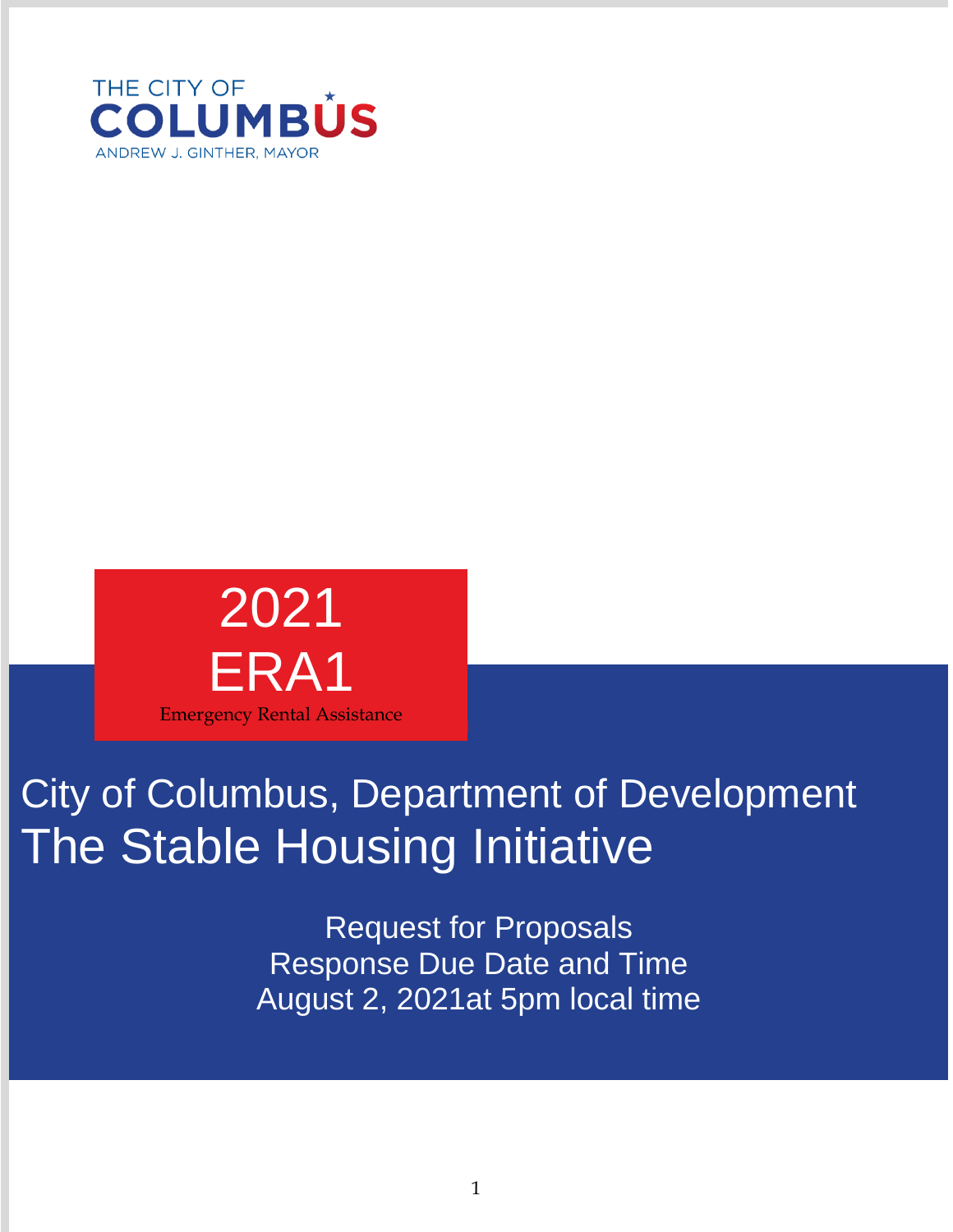# **INTRODUCTION**

The City of Columbus (the City) is pleased to announce the release of a Notice of Financial Award (NOFA) for the **Stable Housing Initiative**. The purpose of this NOFA is to find and award funding to organizations who are able to provide outreach, intake, rental and utility assistance, and supportive services to **hard-to-reach and vulnerable populations experiencing housing instability**.

The **Stable Housing Initiative** will provide organizations with rental and utility assistance, and housing stability services for residents of the local area who qualify for the assistance as provided in the laws, regulations, and other current guidance provided by the U.S. Department of Treasury Emergency Rental Assistance 1 (ERA 1), CFDA 21.023.

**This NOFA of ERA1 funding makes available \$10,000,000 for requests of up to \$1,000,000 per applicant. Selected applicants will be considered Subrecipients and subject to all Subrecipient regulations under this federal program.**

The application period for the **Stable Housing Initiative** is open from **Monday July 19, 2021, to Monday August 2, 2021**.

**Deadline for submission of proposals is 5:00pm local time on Monday August 2, 2021. Applications received after this date and time shall not be accepted.** This NOFA will cover a Grant Program period of **January 1, 2021, through September 30, 2022**.

The City has partnered with the United Way of Central Ohio (UWCO) to provide an online proposal submission process. All documents are to be submitted through UWCO's portal, e-CImpact. The application link to submit the proposal is provided [CLICK HERE.](https://agency.e-cimpact.com/login.aspx?org=37145F) <https://agency.e-cimpact.com/login.aspx?org=37145F>

## **Please consider the following:**

- Carefully and thoughtfully review the **Stable Housing Initiative** statements of Vision, Current Reality, and The Work (see below)
- Read background materials provided for ERA1 (e-CImpact **Resources**)
	- o U.S. Department of Treasury ERA Fact Sheet [May 2021]
	- o U.S. Department of Treasury FAQs [latest edition]
	- o U.S. Department of Treasury Interim Report Key Findings
	- o See U.S. Treasury site for additional information [https://home.treasury.gov/policy-issues/coronavirus/assistance-for-state-local](https://home.treasury.gov/policy-issues/coronavirus/assistance-for-state-local-and-tribal-governments/emergency-rental-assistance-program)[and-tribal-governments/emergency-rental-assistance-program](https://home.treasury.gov/policy-issues/coronavirus/assistance-for-state-local-and-tribal-governments/emergency-rental-assistance-program)
- Read and follow all the instructions and guidelines
- Take note of the timeline with submission deadline
- For additional Instructions, and where to access FAQ's and Technical Assistance **see page 11** of RFP.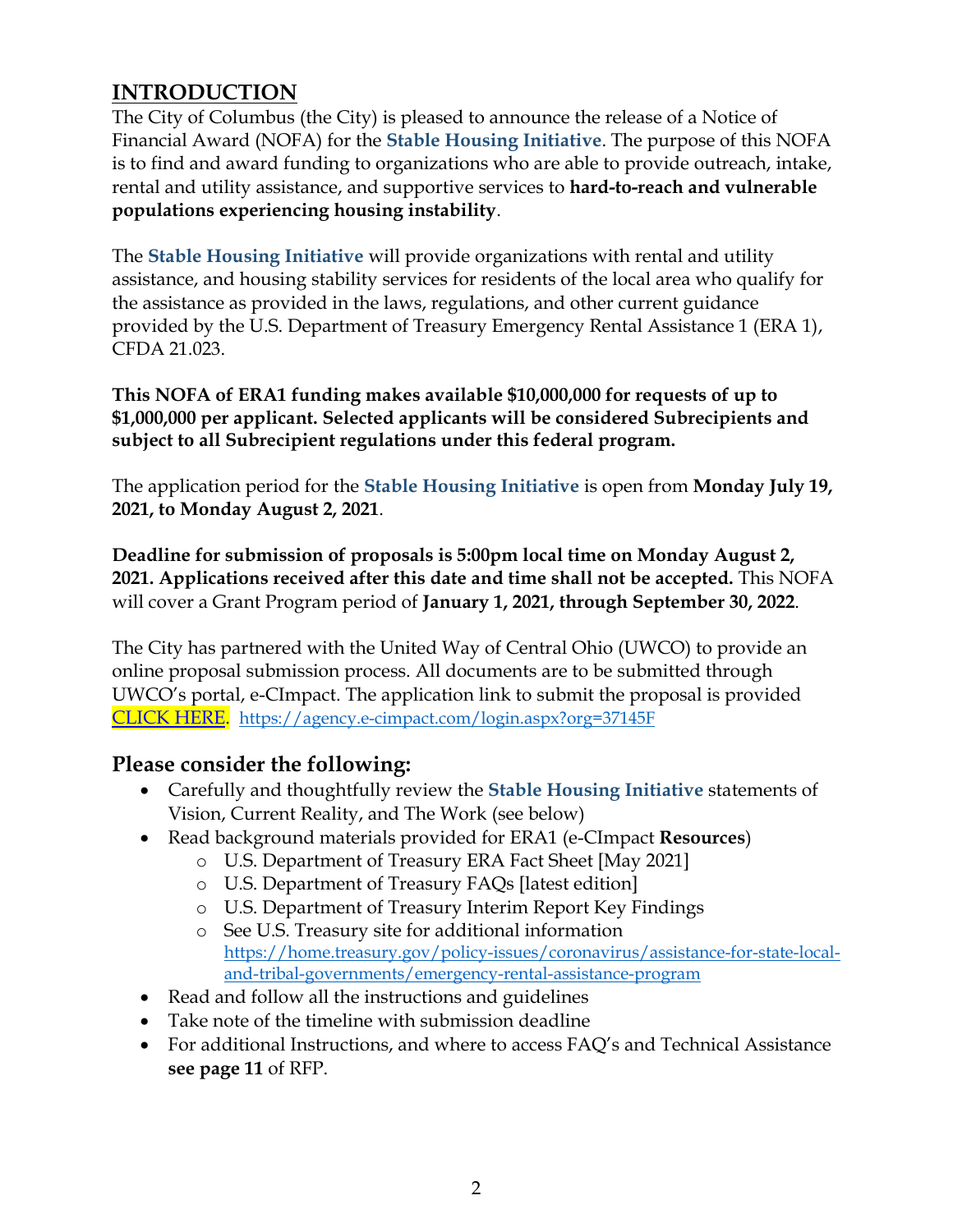# **STATEMENTS OF VISION, CURRENT REALITY, AND THE WORK**

## **A Vision of Stable Housing**

The City's vision is for all local area residents to live in stable housing. **Stable Housing**  is safe, healthy and affordable to the individual or family facing today's economic and healthcare challenges resulting from COVID-19.

**Current Reality:** The COVID-19 pandemic has caused increased housing instability among local area residents. In addition, there are many individuals and families that, for a variety of reasons, have been hard-to-reach and to connect with rental, utility and supportive services.

**The Work:** *To address the rental housing crises exacerbated by the COVID-19 public health emergency and its negative economic impacts for hard-to-reach and vulnerable low income households by:*

- Making funding available to assist eligible households that are unable to pay rent or utilities.
- Providing assistance to eligible households through existing or newly created programs that identify, engage and serve hard-to-reach individuals and families.
- Providing stabilization and resource supports for eligible households to maintain stable housing [safe, healthy and affordable].
- Providing at least 60% of the funding to support eligible households with an AMI at 50% or below and/or have a member of the household who has been unemployed for 90 days; up to 40% of the funding can be used for households with an AMI at 80% or below.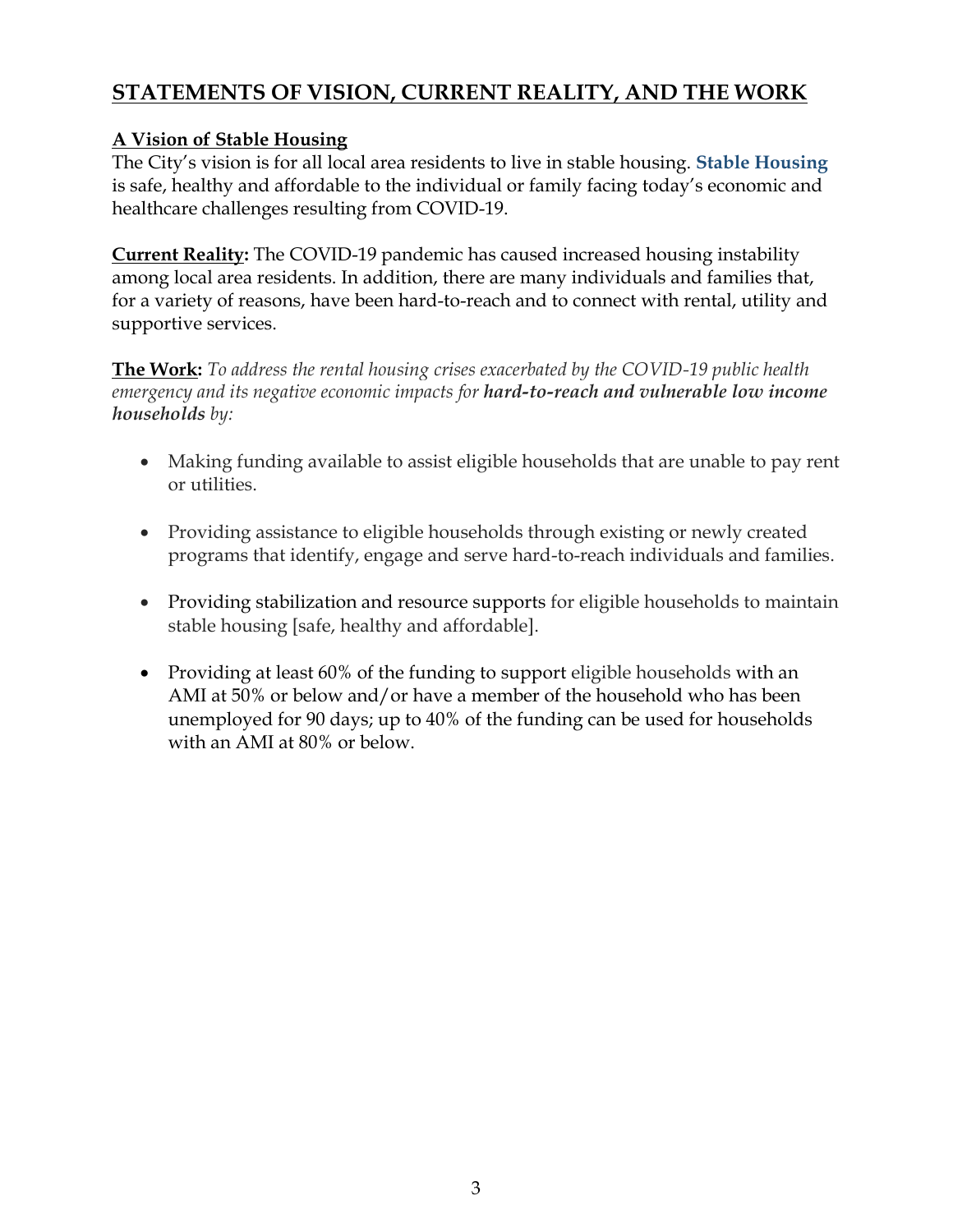## **APPLICANT ELIGIBILITY and CAPACITY**

- Applicant Agency must be a  $501(c)3$  nonprofit organization:
	- o Agency's proposed services or activities primarily serve Columbus residents.
	- o In good standing with the Internal Revenue Service (IRS)
	- o In compliance with the State of Ohio Attorney General's Office.
	- o In compliance with City of Columbus Vendor Services\*
		- \*Agencies must be registered and up-to-date with their City of Columbus Vendor Services account. Visit the website at <https://www.columbus.gov/Templates/Detail.aspx?id=65756> for registration and compliance instructions. Should you need additional help please email the Purchasing Office at [vendorservices@columbus.gov](mailto:vendorservices@columbus.gov) or call at (614) 645-8315.
- Applicant Agency must demonstrate capacity to expend requested funds in an effective, efficient and timely manner during the term of the grant [January 1, 2021 to September 30, 2022]

## **FUNDING GUIDELINES**

- Only one (1) application per 501(c)3 Agency will be accepted. Collaborative proposals are welcomed and encouraged. All Collaborative applications must identify a **Lead Agency** as the 501(c)3 applicant for grant management, fiscal administration and reporting purposes.
	- o *Note: Agencies shall not receive multiple awards*
- Grant Award
	- o There is no minimum grant award
	- o There is a **maximum** grant award of \$1,000,000.00
- Grant funding can be used for eligible activities from **January 1, 2021 to September 30, 2022 as caused by, or in response to, the COVID-19 public health emergency.**
- The City of Columbus reserves the right to not award, or to partially award, eligible agencies and eligible fund requests.
- Grant funding may not supplant other federal funds received by the agency.
- Agencies that are awarded grants will be required to submit final expenditure and activity reports per their agreements **by October 15, 2022**.
- All Agencies will be required to return unused/unexpended ERA1 funds to the City **by October 22, 2022**.
- ERA1 funds are federal U.S. Treasury funds. As such they are subject to federal regulations including, but not limited to: Single Audit Act, 2 CFR 200.303 (internal controls), and 2 CFR 200.303-.332 (subrecipient monitoring).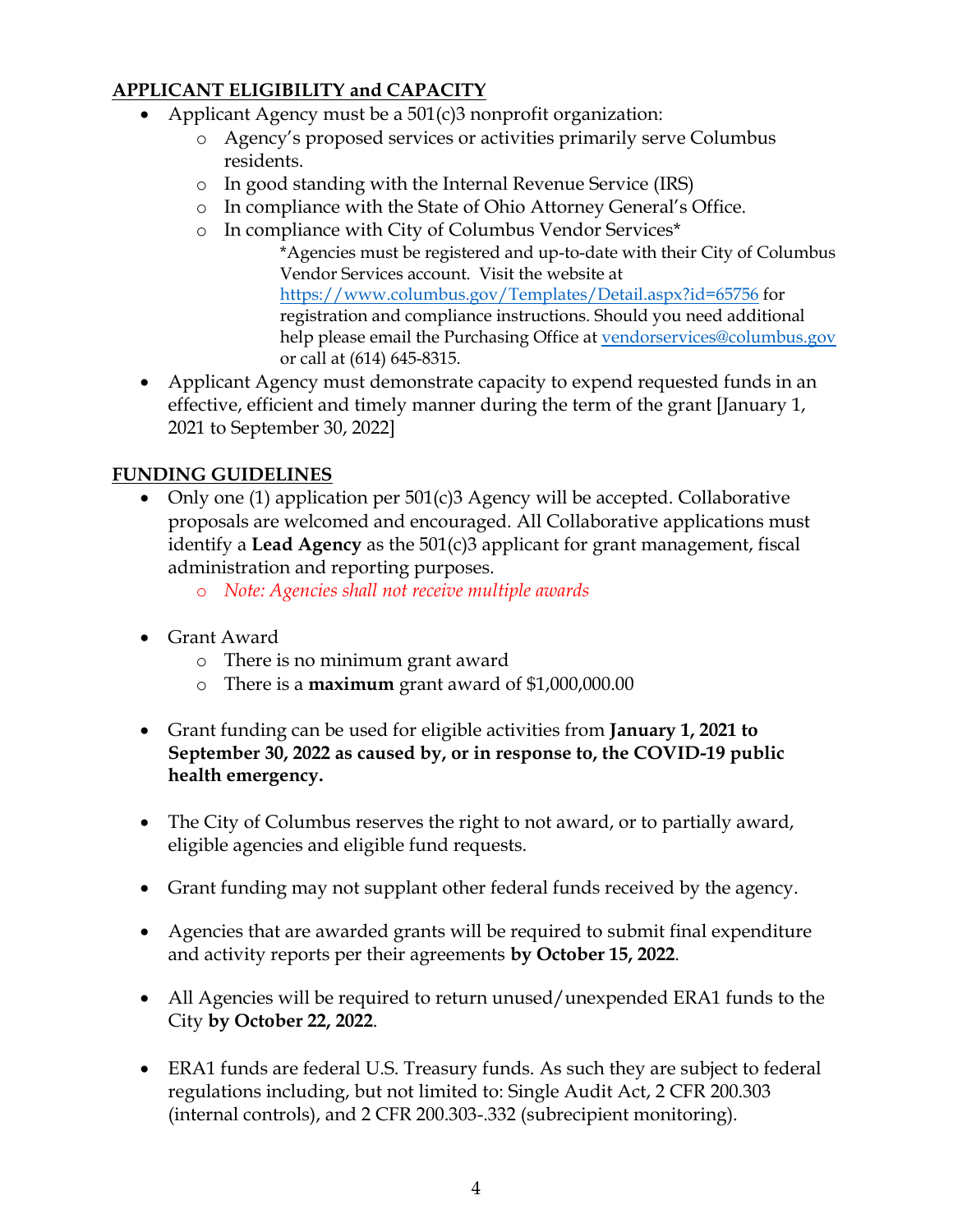# **ELIGIBLE ACTIVITIES**

## **Outreach Services**

- **Identify** one or more hard-to-reach or vulnerable populations the applicant proposes to reach with rental, utility and supportive services to achieve and maintain **Stable Housing** [safe, healthy and affordable]. Select one or more from the list below for whom you propose to conduct outreach and services.
	- o Immigrant and Refugee households
	- o Youth [18-24 years old]
	- o Individuals [60+ years old]
	- o Individuals with Disabilities [physical, intellectual and/or substance]
	- o Other [as determined and described by applicant]
- Describe **Outreach Strategy** goals, objectives, activities and measures [including communications plan] to effectively and efficiently engage selected population(s) in rental, utility and supportive services to achieve and maintain **Stable Housing**
- Describe both **Current Capacity** and **Needed Capacity**-**Building** to implement Outreach Strategy described above

## **Intake Services**

- **Identify** one or more hard-to-reach or vulnerable populations for whom the applicant proposes to conduct intake services for rental, utility and supportive services to achieve and maintain **Stable Housing** [safe, healthy and affordable].
	- o Immigrant and Refugee households
	- o Youth [18-24 years old]
	- o Individuals [60+ years old]
	- o Individuals with Disabilities [physical, intellectual and/or substance]
	- o Other [as determined and described by applicant]
- Describe **Intake Services Plan** goals, objectives, activities and measures to effectively and efficiently determine eligibility of applicants from selected population(s) for rental, utility and/or supportive services to achieve and maintain **Stable Housing**
- Describe both **Current Capacity** and **Needed Capacity**-**Building** to implement Intake Services Plan described above
	- o *Note: applicant must demonstrate willingness and capacity to be a licensed software user of Allita360* Allita 360 - [Housing Assistance Fund](https://www.allita.org/)  [Software Solution -](https://www.allita.org/) United States*. The required software license fee will be part of the grantee's administrative budget.*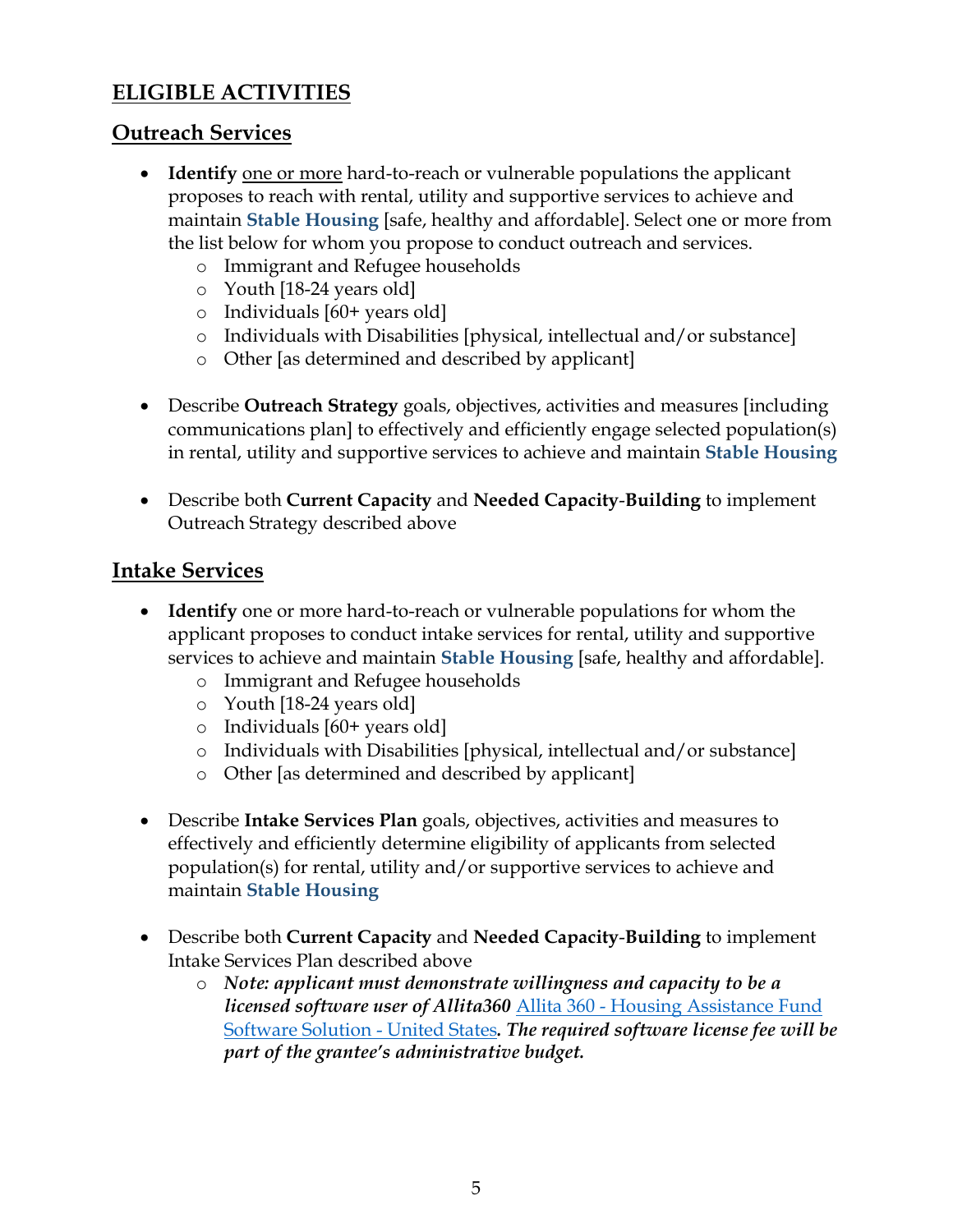# **Rental and/or Utility Payment Services**

- Describe **Rental and/or Utility Payment Plan** including fiscal processes and procedures to effectively and efficiently deliver payments to appropriate parties serving selected population(s) to achieve and maintain **Stable Housing**
	- o *Note: Utilities and home energy costs are separately stated charges related to the occupancy of rental property. Accordingly, utilities and home energy costs include separately stated electricity, gas, water and sewer, trash removal, and energy costs, such as fuel oil. Payments to City of Columbus public utilities are permitted e.g. electricity; sewer and water*
- Describe both **Current Capacity** and **Needed Capacity**-**Building** to implement **Rental and/or Utility Payment Plan** described above

# **Supportive Services**

- **Identify** one or more hard-to-reach or vulnerable populations the applicant proposes to provide supportive services to achieve and maintain **Stable Housing** [safe, healthy and affordable].
	- o Immigrant and Refugee households
	- o Youth [18-24 years old]
	- o Individuals [60+ years old]
	- o Individuals with Disabilities [physical, intellectual and/or substance]
	- o Other [as determined and described by applicant]
- Describe **Supportive Services Plan** including goals, objectives, activities and measures to effectively and efficiently serve selected population(s) with supportive services to achieve and maintain **Stable Housing**
- Describe both **Current Capacity** and **Needed Capacity**-**Building** to implement Supportive Services Plan described above

# **REPORTING**

There are extensive reporting requirements as established by the U.S. Treasury and the City of Columbus. There will be both monthly and quarterly reporting obligations. In addition, a final report will be due by October 15, 2022

 Describe both **Current Capacity** and **Needed Capacity**-**Building** to fulfill reporting requirements described above and in U.S. Treasury guidance.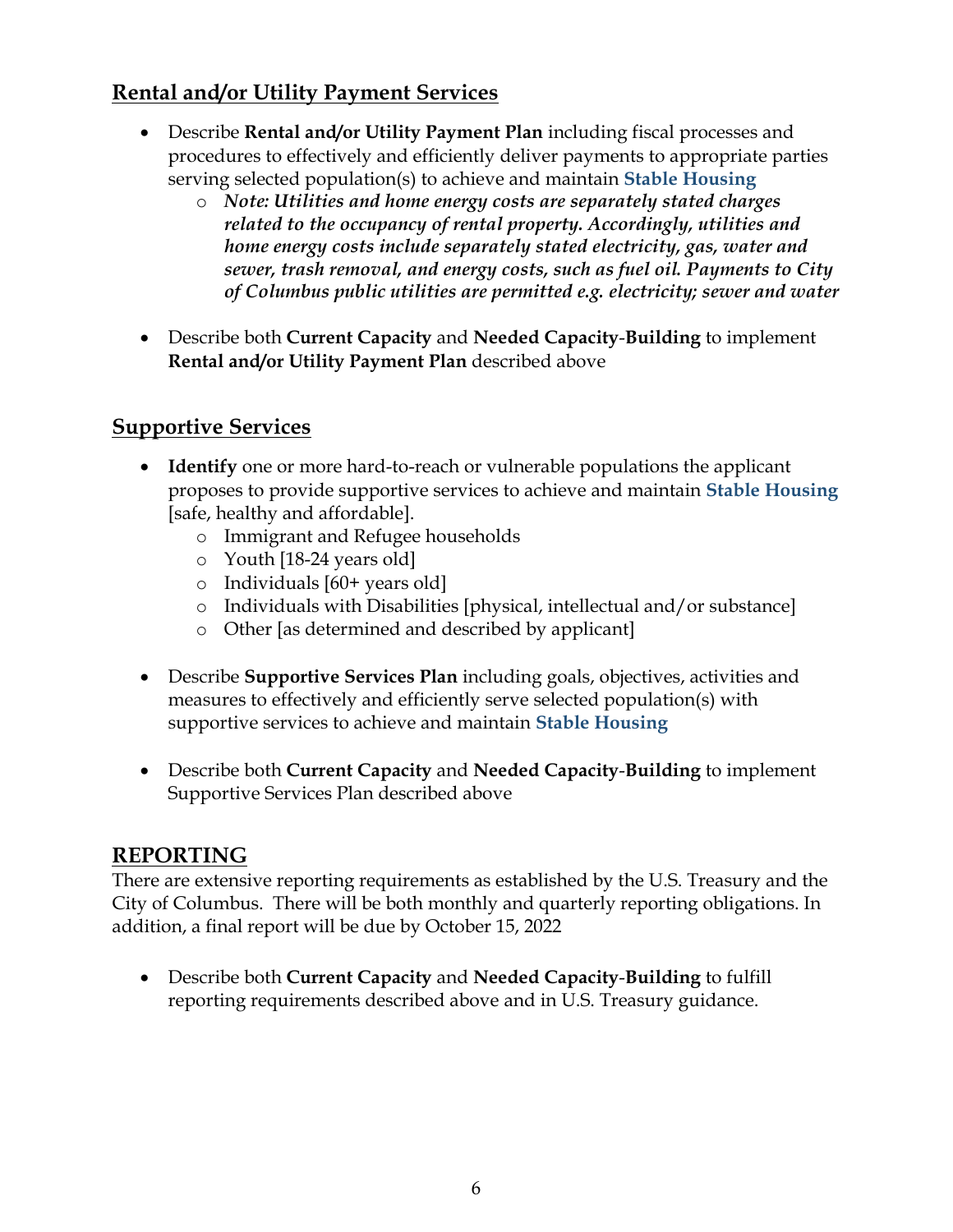#### **U.S. Treasury Guidance in Brief (see details e-CImpact "Resources" U.S. Treasury documents)**

### **Rental and Utility Costs:**

- Permits payment of **rental arrears**
- Permits the enrollment of households for **prospective benefits** (i.e. don't need arrears)
- **ERA 1** up to twelve (12) months of assistance (plus an additional three (3) months if necessary to ensure housing stability for the household) = Total 15 months
- **ERA 1** does require grantees to seek the cooperation of the landlord or utility provider **before** providing assistance directly to the tenant.
- Unit Types
	- **Single Family**
	- **Multifamily**
	- **Manufactured Housing**
	- **Houseboats**

#### **Housing Stability Services: Up to 10% of Funds**

For purposes of ERA1, housing stability services include those that **enable eligible households to maintain or obtain housing**. Such services may include:

- Housing counseling,
- Fair housing counseling
- Case management related to housing stability,
- Housing related services for
	- survivors of domestic abuse or
	- human trafficking
- Legal services or attorney's fees related to eviction proceedings
- Maintaining housing stability, and specialized services for:
	- individuals with disabilities that supports their ability to access or maintain housing or
	- seniors that supports their ability to access or maintain housing
- Cost of a transitional stay in a hotel or motel when a family has been displaced
- Relocation expenses (including prospective relocation expenses), such as rent deposit

## **Administrative costs: Up to 10% of Funds**

Costs attributable to providing financial assistance and housing stability services to eligible households.

## **Eligible Households**

- Household must be obligated to pay rent on a residential dwelling
- One or more individuals within the household has qualified for unemployment benefits or experienced a reduction in household income, incurred significant costs, or experienced other financial hardship due, directly or indirectly, to the COVID-19 outbreak;
- One or more individuals within the household can demonstrate a risk of experiencing homelessness or housing instability which may include: (i) a past due utility or rent notice **or** eviction notice, and/or (ii) unsafe or unhealthy living conditions (which may include overcrowding); and
- Household has a household income at or below 80% of area median income.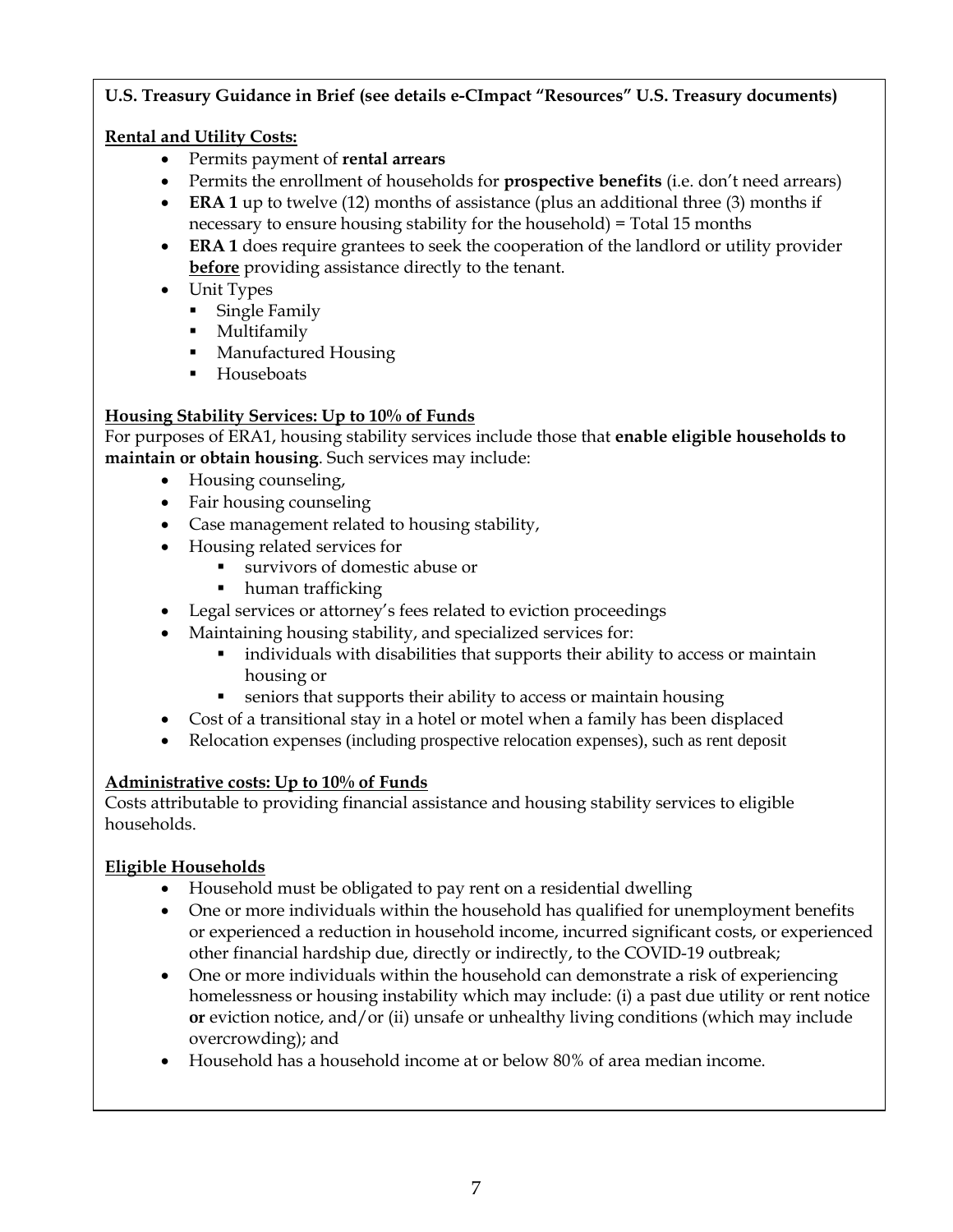# **APPLICATION TIMELINE**

| Monday July 19, 2021         | Launch Date: City of Columbus Notice of Financial Award (NOFA)<br><b>E-CImpact</b> link and sign on information provided to applicants by<br>the City of Columbus and the United Way of Central Ohio                 |
|------------------------------|----------------------------------------------------------------------------------------------------------------------------------------------------------------------------------------------------------------------|
| Monday August 2, 2021        | <b>DEADLINE:</b> Agencies Submit Online Proposals through United<br>Way's e-CImpact by 5:00pm local time Monday August 2, 2021<br>REMINDER: Only ONE (1) Application per Agency or<br>Collaborative will be accepted |
| Monday August 16, 2021       | <b>Awards Public Announcement</b><br>Notification provided to agencies                                                                                                                                               |
| <b>August/September 2021</b> | <b>Grant Agreements Executed</b>                                                                                                                                                                                     |

## **THRESHOLD CHECK BOXES**

Agencies must meet and check all of the following Thresholds in order to be eligible for funding consideration.

- \_\_\_\_ This Agency is in good standing with the federal Internal Revenue Service.
- This Agency is in compliance with the State of Ohio Attorney General's Office.
- **\_\_\_\_** This Funding Request is not supplanting other federal funds.
- This Agency agrees to ensure nonduplication of efforts for budgeted items and that funds are used appropriately.
- This Agency is aware that these U.S. Treasury ERA1 funds are federal funds subject to all applicable federal regulations; and that the applicant, if selected, will be considered a Subrecipient and shall follow all federal and local regulations regarding being a Subrecipient.
- This Agency agrees to the following statement for the provision of services: *"To provide services without regard to race, religion, national origin, ethnicity, age, gender, gender identity & expression, disability, sexual orientation, veteran status, familial status or socio-economic status; and agrees to maintain a commitment to cultural competence and ongoing development of cultural competence capabilities of staff and organization."*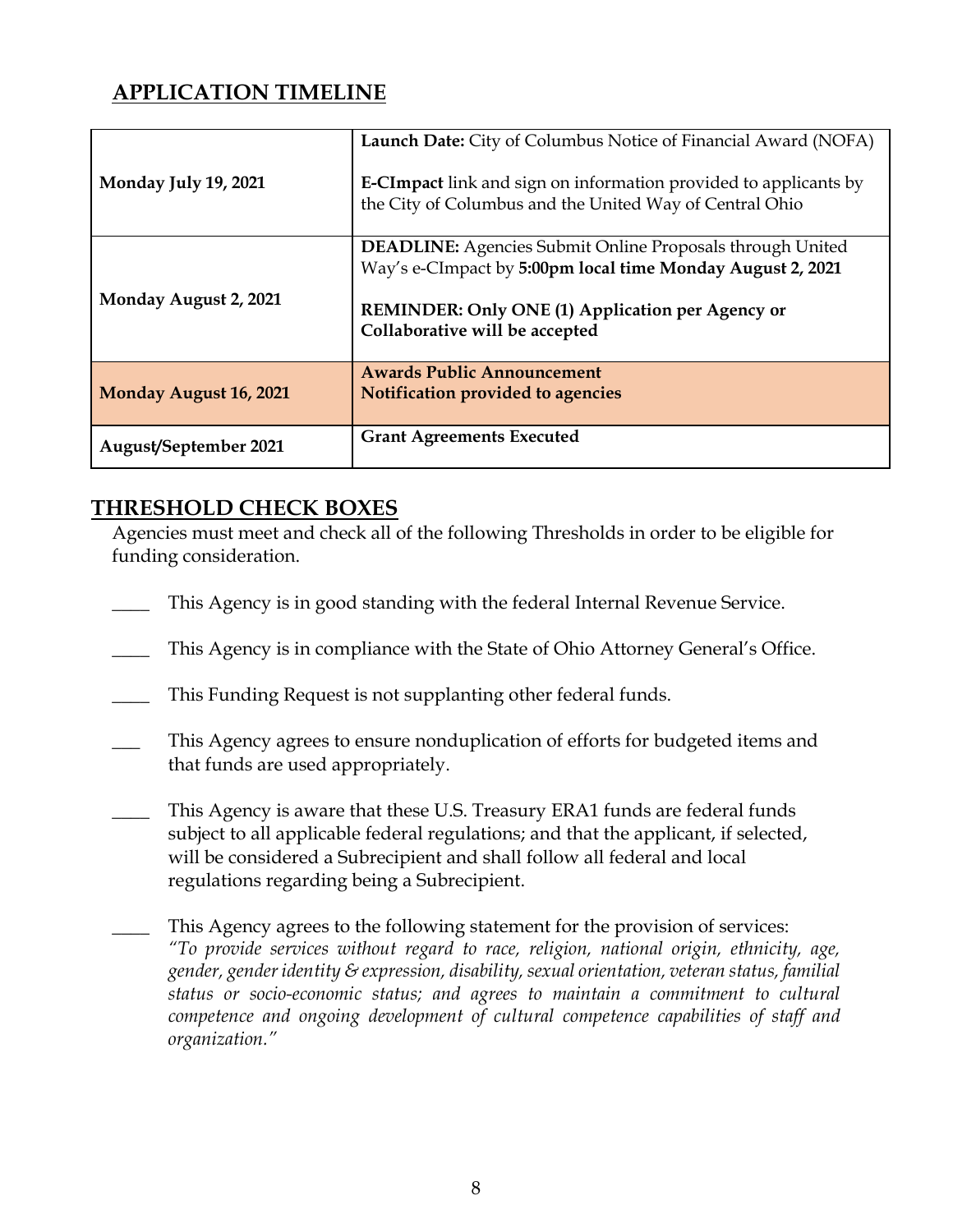# **BUDGET**

| . .<br>. .<br>Total Stable Housing Request: \$ |           |
|------------------------------------------------|-----------|
| Category                                       | \$ Amount |
| Rental Assistance Payments                     |           |
| <b>Utility Assistance Payments</b>             |           |
| Housing Stability Costs (up to 10% of          | \$        |
| total request)                                 |           |
| Administration Costs (up to 10% of total       | \$        |
| request)                                       |           |

### **Outline budget in the categories given below.**

#### **EXAMPLE BUDGET**

| Total Stable Housing Request: \$1,000,000 |            |
|-------------------------------------------|------------|
| Category                                  | \$ Amount  |
| Rental Assistance Payments                | \$700,000* |
| <b>Utility Assistance Payments</b>        | \$100,000  |
| Housing Stability Costs (up to 10% of     | \$100,000  |
| total request)                            |            |
| Administration Costs (up to 10% of total  | \$100,000  |
| request)                                  |            |

*\*Based on recent local experience the average rental assistance payment has been \$2,400 per household. Therefore, in this example budget an estimated 291 households would be served.*

## **COMPENSATION AND INVOICING**

A percentage of the grant award shall be advanced upon issuance of the purchase order by the City Auditor. Upon receipt of a report detailing households served with a portion of the Advanced Funds (and amount of payment(s) made), the actual amount expended will be reimbursed in full allowing the grantee to retain the initial Advance as available funds (report format will be provided by the City). This process will continue until the full agreement amount of has been committed to households or the contract ends.

## **REVIEW AND SELECTION PROCESS**

Applications submitted will be reviewed on the basis the **Thresholds** listed above, the **Eligibility of the Organization,** and the **Capacity of the Organization** to perform the services effectively and efficiently. Review Criteria are on next page. The City of Columbus reserves the right to not award, or to partially award, eligible agencies and eligible fund requests.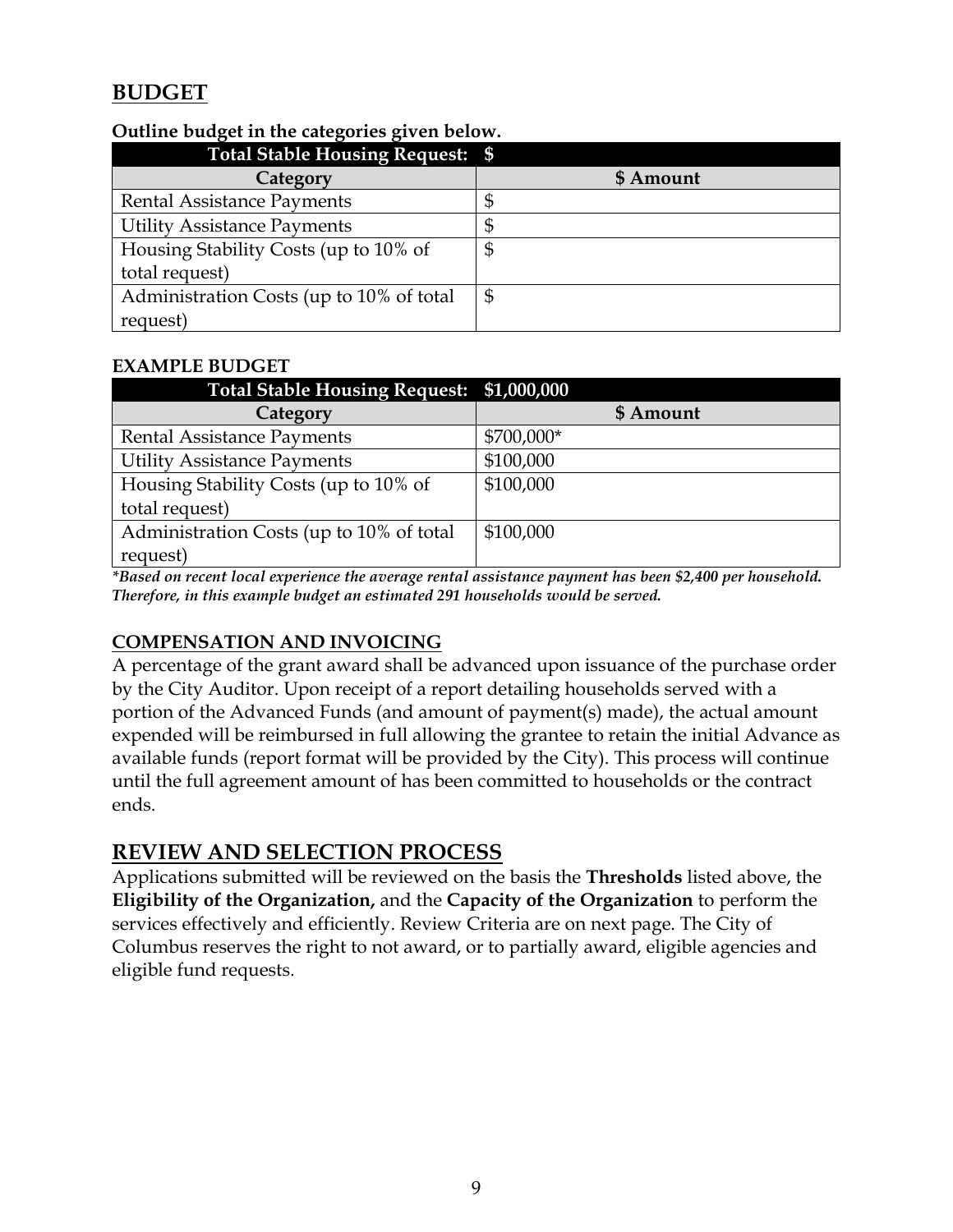## **Review Objective: Select the Strongest proposals for funding**

- The **Strongest Proposals** will demonstrate the greatest organizational power, competence and health to successfully implement proposed services.
- In comparison to the Strongest Proposals, the **Least Strong Proposals** will show a lack of and/or be deficient in organizational power, competence and health to successfully implement proposed services.

## **16 Review Criteria: Achieving A Strong Proposal**

#### **OUTREACH**

Agency demonstrates capacity to effectively and efficiently serve selected population(s) The service activities clearly support the goals of the program

Activities will produce the expected results for the client population

#### **INTAKE SERVICES**

Agency demonstrates capacity to effectively and efficiently serve selected population(s) The service activities clearly support the goals of the program

Activities will produce the expected results for the client population

#### **RENTAL AND UTILITY ASSISTANCE**

Agency demonstrates capacity to effectively and efficiently serve selected population(s) The service activities clearly support the goals of the program

Activities will produce the expected results for the client population

#### **SUPPORTIVE SERVICES**

Agency demonstrates capacity to effectively and efficiently serve selected population(s) The supportive service activities clearly support the goals of the program Activities will produce the expected results for the client population

#### **REPORTING**

Agency demonstrates willingness and capacity to fulfill reporting requirements

#### **AGENCY COMMITMENT & CAPACITY**

Agency demonstrates willingness and capacity to be a licensed software user of Allita360 Agency demonstrates willingness to work in a collective environment with other funded agencies

If applicable, Lead Agency of a Collaborative demonstrates willingness and capacity to effectively lead and facilitate a collaborative working model